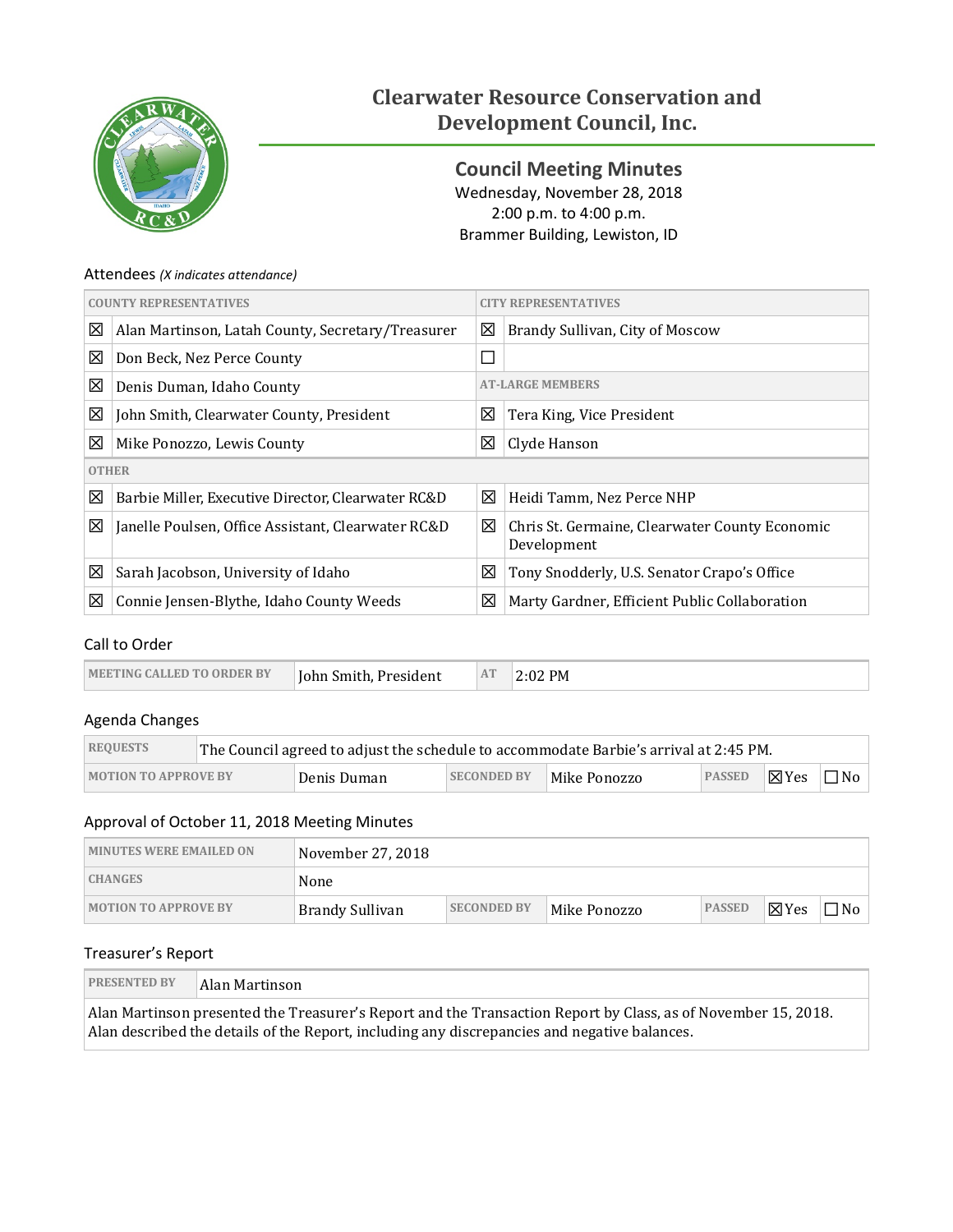#### Executive Committee Votes by Email

| <b>PRESENTED BY</b>                                                                                                                                                                                                                                              | Janelle Poulsen in Barbie's absence |  |  |  |  |
|------------------------------------------------------------------------------------------------------------------------------------------------------------------------------------------------------------------------------------------------------------------|-------------------------------------|--|--|--|--|
| Public Collaborative Process (PCP) Fiscal Sponsorship with the understanding that the RC&D<br>will not be able to donate services related to implementing the PCP's collaboration structure or<br>other needs outside of the scope of fiscal sponsorship status. | Approved on<br>October 23, 2018     |  |  |  |  |
| Note: After this approval the project changed its name to Efficient Public Collaboration.                                                                                                                                                                        |                                     |  |  |  |  |
| Hiring of a temporary Recreations Program Assistant for 40 hours per week at \$13-\$15.75/hr<br>(DOE) for 12 months.                                                                                                                                             | Approved on<br>November 1, 2018     |  |  |  |  |

#### Project Updates

| <b>EFFICIENT PUBLIC COLLABORATION</b> |               |  |
|---------------------------------------|---------------|--|
| <b>PRESENTED BY</b>                   | Marty Gardner |  |

Marty Gardner explained to the Council what the Efficient Public Collaboration project will entail. The project will allow easy access for the public to participate in making decisions on Forest Plan revision. There will be video conference technology in place for participants to view at any time and contribute their input on the subject at hand.

Currently, there is no funding in place, but Marty Gardner is in the process of reaching out to donors for seed money.

| <b>CLEARWATER COUNTY ECONOMIC DEVELOPMENT</b> |                    |  |  |
|-----------------------------------------------|--------------------|--|--|
| <b>PRESENTED BY</b>                           | Chris St. Germaine |  |  |

Chris St. Germaine presented a letter regarding the closure of Steelhead fishing and its effects on Orofino's economy. The deadline for the letter is December 6, 2018, and she will be forwarding it to the Council.

| <b>IGNITING INNOVATIONS</b> |                    |  |
|-----------------------------|--------------------|--|
| <b>PRESENTED BY</b>         | Chris St. Germaine |  |

In December 2017, Igniting Innovations was awarded a grant to purchase a 3D printer. They have received the printer and are currently working on training of the SolidWorks program that accompanies it. There was recently a 4-day hands-on, user-friendly class that 14 people attended. The hope is to begin having the classes on a monthly basis.

They applied for an Idaho National Laboratories grant for the purchase of a stand-alone desktop computer. This will help the efficiency and speed of the 3D printing.

| TWO DEGREES NORTHWEST |                    |  |  |
|-----------------------|--------------------|--|--|
| <b>PRESENTED BY</b>   | Chris St. Germaine |  |  |
|                       |                    |  |  |

Two Degrees Northwest: Where Art Meets the Land was awarded funding from a USDA Rural Business Development Grant, and they are using those funds to update their website. They are making significant progress on getting this task done.

|                                                                                                           | <b>CLEARWATER BASIN YOUTH CONSERVATION CORPS</b> |  |  |  |  |
|-----------------------------------------------------------------------------------------------------------|--------------------------------------------------|--|--|--|--|
| <b>PRESENTED BY</b>                                                                                       | Tera King                                        |  |  |  |  |
| The 2018 CRVCC program came in under budget. Barbie is allocating the expenses to the appropriate funding |                                                  |  |  |  |  |

- The 2018 CBYCC program came in under budget. Barbie is allocating the expenses to the appropriate funding sources.
- The Forest Service will be reviewing the CBYCC agreement and the Council will know more about the 2019 budget as it is fully analyzed.
- There have been verbal agreements from all previous sponsors for the 2019 CBYCC season.